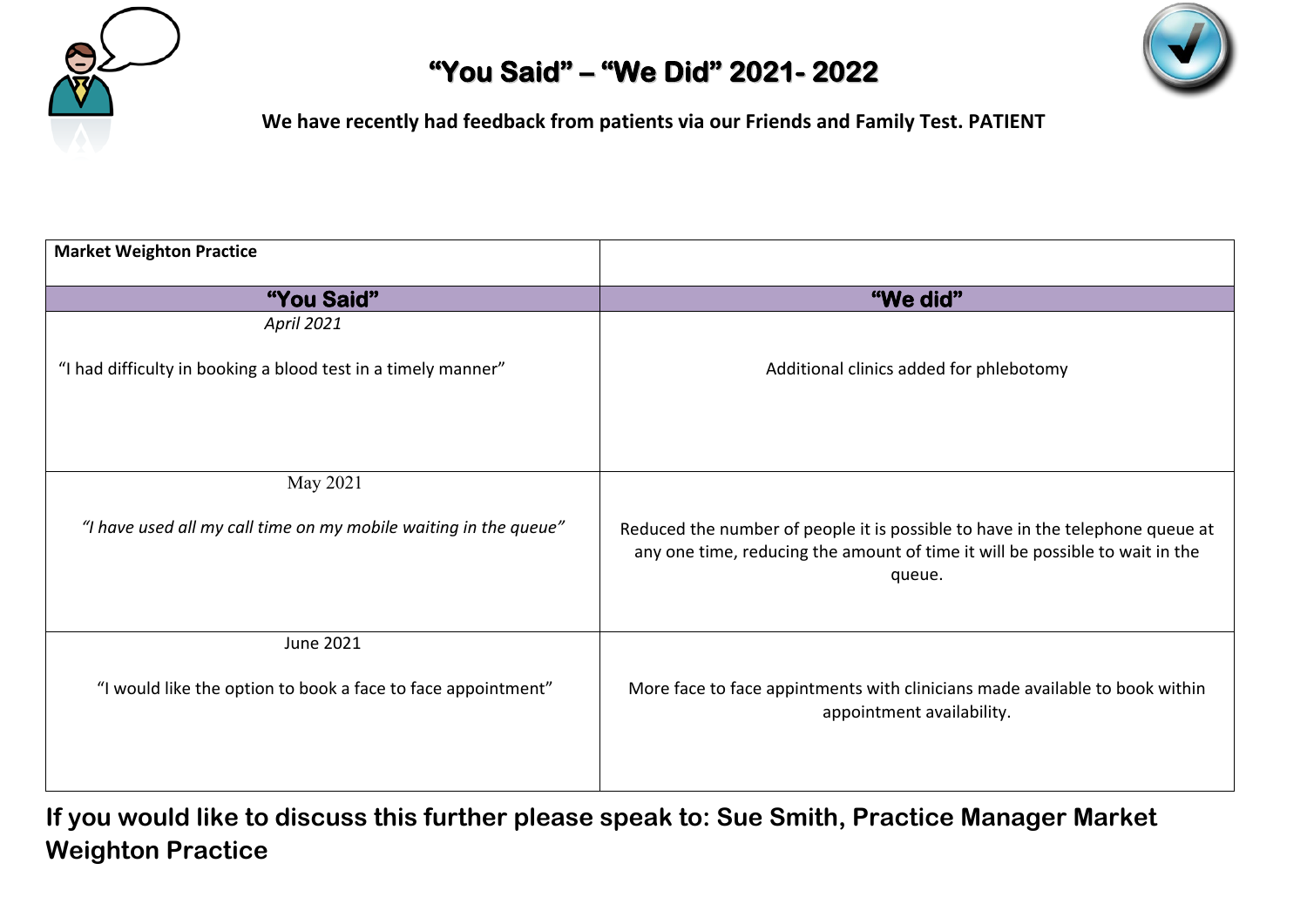



**We have recently had feedback from patients via our Friends and Family Test. PATIENT**

| <b>Market Weighton Practice</b>                                          |                                                                                                                                                                                                                                                         |
|--------------------------------------------------------------------------|---------------------------------------------------------------------------------------------------------------------------------------------------------------------------------------------------------------------------------------------------------|
| "You Said"                                                               | "We did"                                                                                                                                                                                                                                                |
| <b>July 2021</b>                                                         |                                                                                                                                                                                                                                                         |
| "The wait on the telephone line to book and appointment is<br>excessive" | Three new members of admin recruited to help within the team which will<br>include extra help on answering telephones. Also new information added to<br>phone options to give easier access to information and other services where<br>patient chooses. |
| August 2021                                                              |                                                                                                                                                                                                                                                         |
| "Can more face to face appointments be offered?"                         | We have been working with NHS guidelines during the pandemic of offering a telephone<br>triage first model. We are now offering patients more choice on if they would like a<br>telephone, video or face to face consultation.                          |
| September 2021                                                           |                                                                                                                                                                                                                                                         |
| "When can I book in for a flu jab at the practice"                       | Flu appointments made available to book into and these appointments also<br>made available to book online.                                                                                                                                              |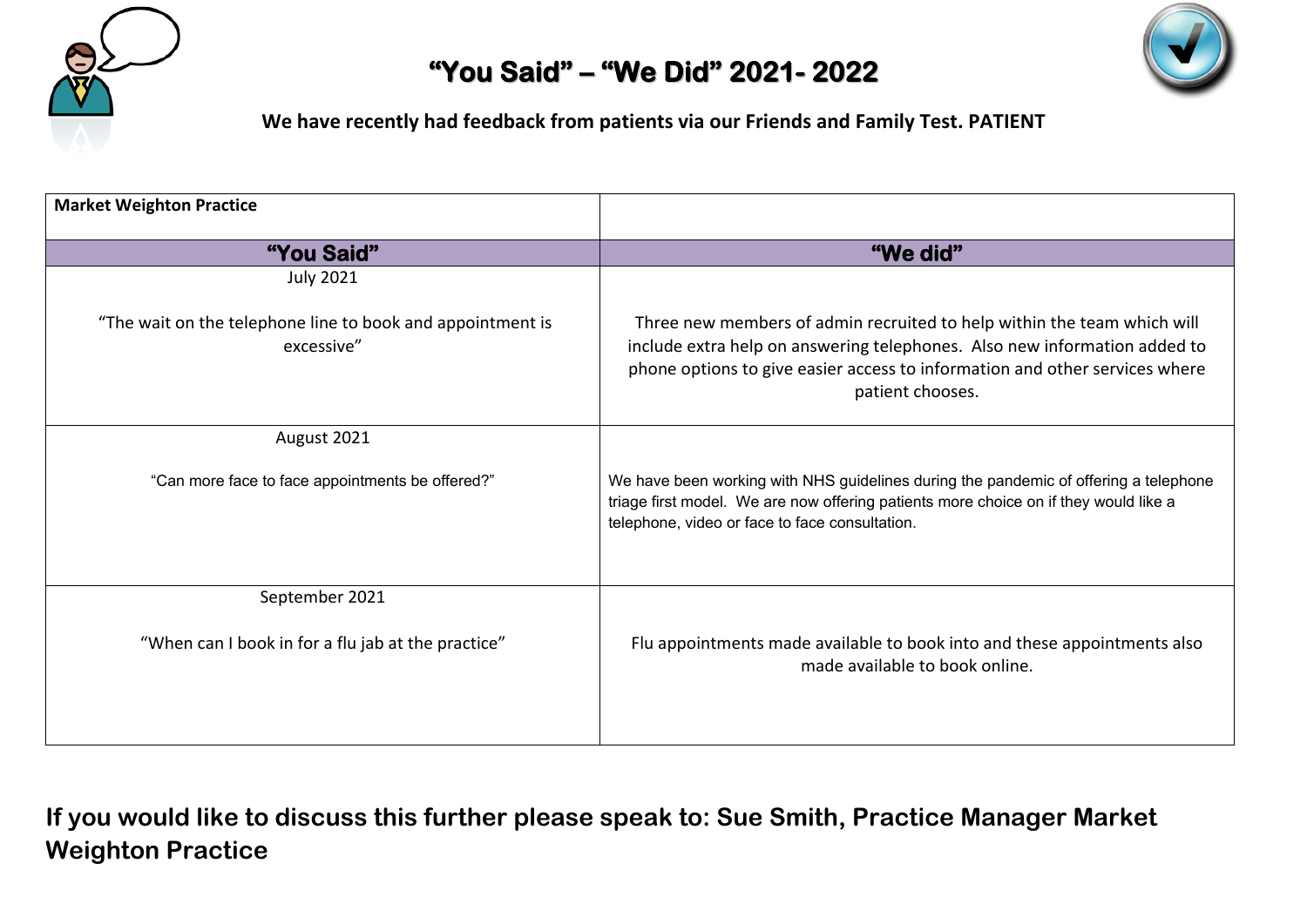



**We have recently had feedback from patients via our Friends and Family Test. PATIENT**

| <b>Market Weighton Practice</b>                           |                                                                                                                                                                                                                                                                                                                                                                                                                                                                                     |
|-----------------------------------------------------------|-------------------------------------------------------------------------------------------------------------------------------------------------------------------------------------------------------------------------------------------------------------------------------------------------------------------------------------------------------------------------------------------------------------------------------------------------------------------------------------|
| "You Said"                                                | "We did"                                                                                                                                                                                                                                                                                                                                                                                                                                                                            |
| October 2021                                              |                                                                                                                                                                                                                                                                                                                                                                                                                                                                                     |
| "Can we book a face to face appointment with a GP online" | Face to face appointments made available to book online with a GP                                                                                                                                                                                                                                                                                                                                                                                                                   |
| November 2021                                             |                                                                                                                                                                                                                                                                                                                                                                                                                                                                                     |
| "Are there other ways can we easily access the practice"  | Information regarding the NHS App and Online Solutions made accessible to<br>patients via posters, leaflets at the practice and in the process of being sent via<br>text message to patients. The more that patients whom are able to use these<br>facilities do use them, this will free up telephone lines for those patients that<br>need to use this route. Digital solutions also help patients to access support 24/7<br>7 days a week making healthcare more accessible too. |
| December 2021                                             |                                                                                                                                                                                                                                                                                                                                                                                                                                                                                     |
| "When are you closed over Christmas"                      | MJOG message sent to patients with SMS enabled on their records with info on<br>closing times and alternative services available, same information also shared on<br>practice website. Posters put up in practice to advertise times.                                                                                                                                                                                                                                               |
|                                                           |                                                                                                                                                                                                                                                                                                                                                                                                                                                                                     |